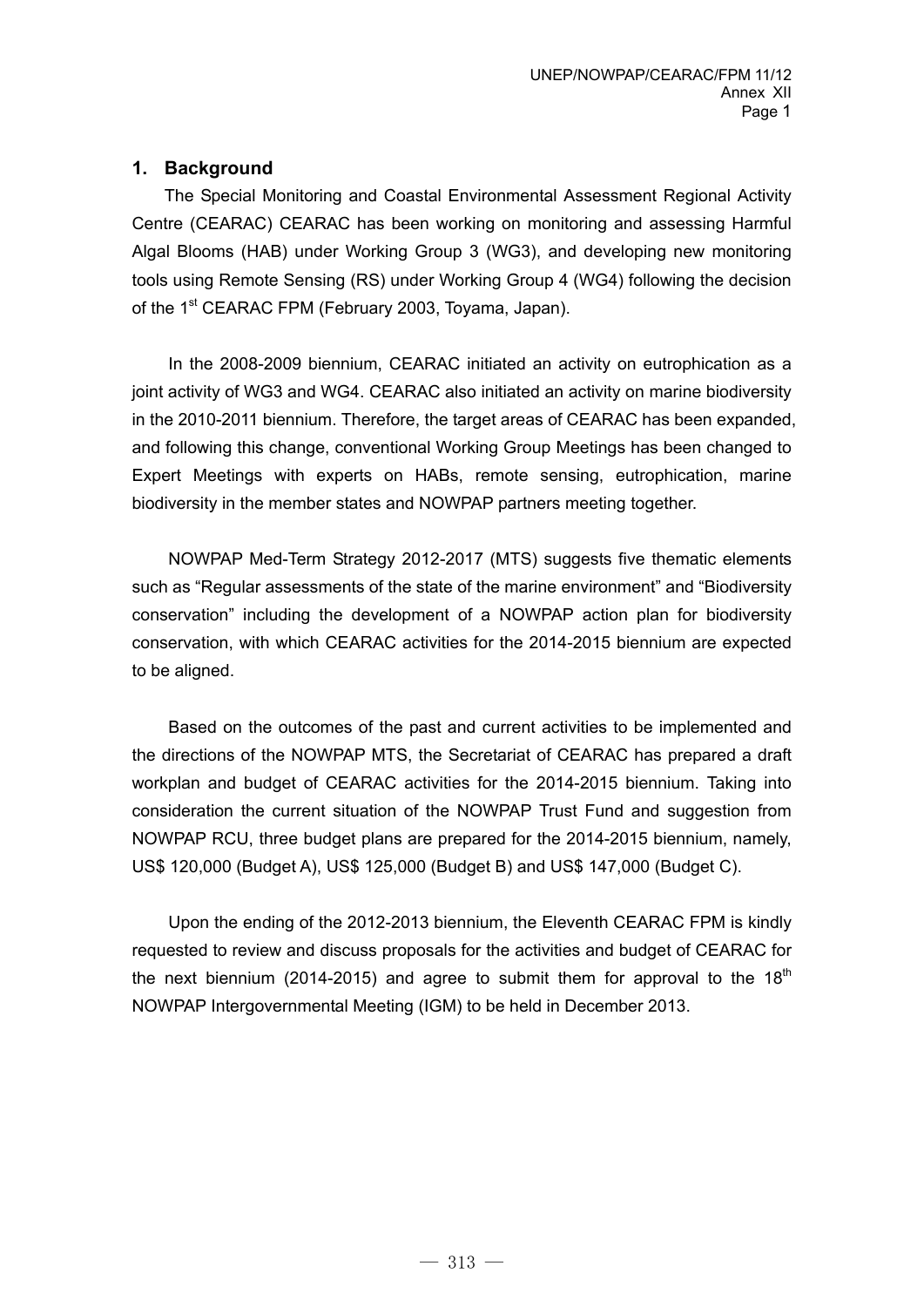### **2. Proposal for activities for the 2014-2015 Biennium**

# 2.1 Organization of the 12<sup>th</sup> and 13<sup>th</sup> CEARAC Focal Points Meetings and an **Expert Meeting**

The Twelfth and Thirteenth CEARAC Focal Points Meetings (FPMs) will be held in Toyama, Japan in spring 2014 and fall 2015 respectively.

Each FPM will review the progress of on-going activities and give suggestions for smooth implementation and completion of planned activities. In addition, the Thirteenth FPM will review a proposal of CEARAC workplan and budget for the 2016-2017 biennium and agree to submit it for approval to the IGM.

In the Expert Meeting, relevant experts in the NOWPAP region and NOWPAP partner organizations will review the interim reports of CEARAC activities and give suggestions for potential activities for the next biennium.

#### **2.2 Maintenance of CEARAC websites**

CEARAC plans to continue some routine work such as regular upload of latest information on HABs and remote sensing in the 2014-2015 biennium in order to improve the quality of the contents of CEARAC websites in close consultation and cooperation with relevant experts and other RACs and organizations.

### **2.3 Specific Projects**

CEARAC plans to implement the following three specific projects in the 2014-2015 biennium.

### **2.3.1 Activity on marine biodiversity**

# **- Pilot assessment on the impacts of major threats to marine biodiversity in selected areas of the NOWPAP region**

CEARAC will conduct pilot assessment on the impacts of major threats to marine biodiversity in the NOWPAP member state. Major three threats, eutrophication, non-indigenous species and habitat loss, are focused on this activity. At the same time, CEARAC will organize a workshop to discuss possible components, data requirements and methodologies for future development of marine biodiversity assessment tools for the NOWPAP region.

#### **2.3.2 Activity on eutrophication**

 **- Trial applications of the screening procedure of the NOWPAP Common Procedure for eutrophication assessment**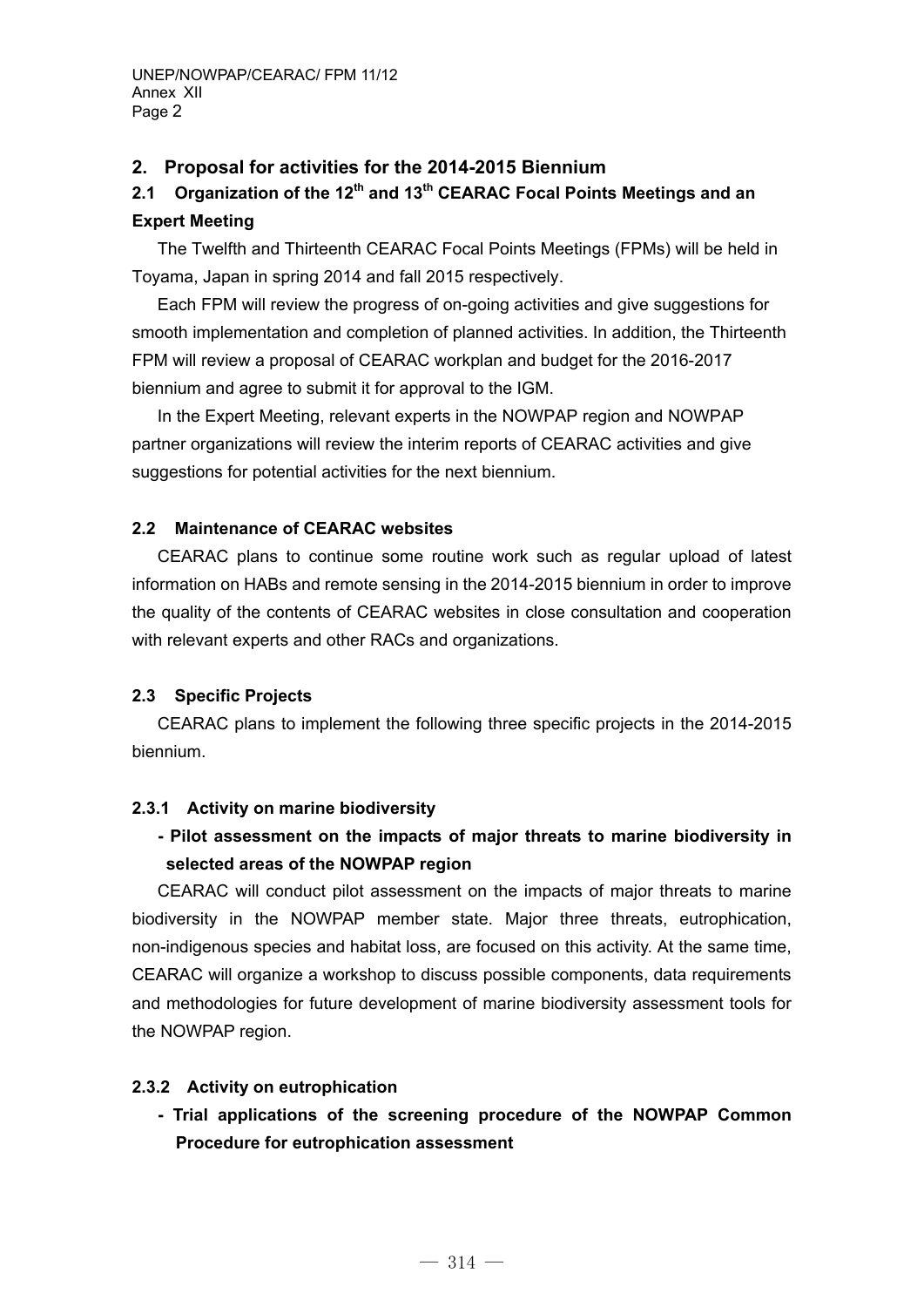CEARAC will apply the "screening procedure" in the NOWPAP Common Procedure (refined in 2013) to the entire NOWPAP sea area in order to identify potential eutrophic zones as well as to verify the suitability of the screening procedure. At the same time, CEARAC will organize training workshops for coastal managers to promote autonomous use of the NOWPAP Common Procedure in each member state.

### **2.3.3 Activity on seagrass mapping**

 **- Case studies on seagrass and seaweed mapping in selected sea areas in the NOWPAP region** 

CEARAC will conduct case studies on the changes of seagrass and seaweed distribution associated with environmental change in the NOWPAP member states by applying remote sensing techniques. CEARAC will also develop a manual to detect spatial distribution of seagrass and seaweed beds and then validate it in selected case study areas.

# **2.4 Cooperation, coordination with other NOWPAP RACs and/or regional/international organizations**

Taking every opportunity, CEARAC will participate in meetings and/or workshops held by NOWPAP RCU, other RACs and relevant regional and international organizations to exchange information and data and disseminate past and present CEARAC activities, aiming to contributing to the goals of NOWPAP.

In addition, CEARAC will closely cooperate with organizations for smooth implementation of its activities for the 2014-2015 biennium. Some of the potential areas of work and partners may include:

- Marine biodiversity with DINRAC, PICES, IOC/WESTPAC and YSLME;
- Seagrass and seaweed mapping with DINRAC and PICES;
- Eutrophication with POMRAC, IOC/WESTPAC; and
- HAB with PICES

#### **2.5 Activities on marine litter (RAP MALI)**

 CEARAC will implement activities on marine litter (RAP MALI). Detailed workplan and budget will be prepared following the decision of NOWPAP Marine Litter Working Meeting (26 October, Okinawa, Japan); however, CEARAC plans to implement the following activities: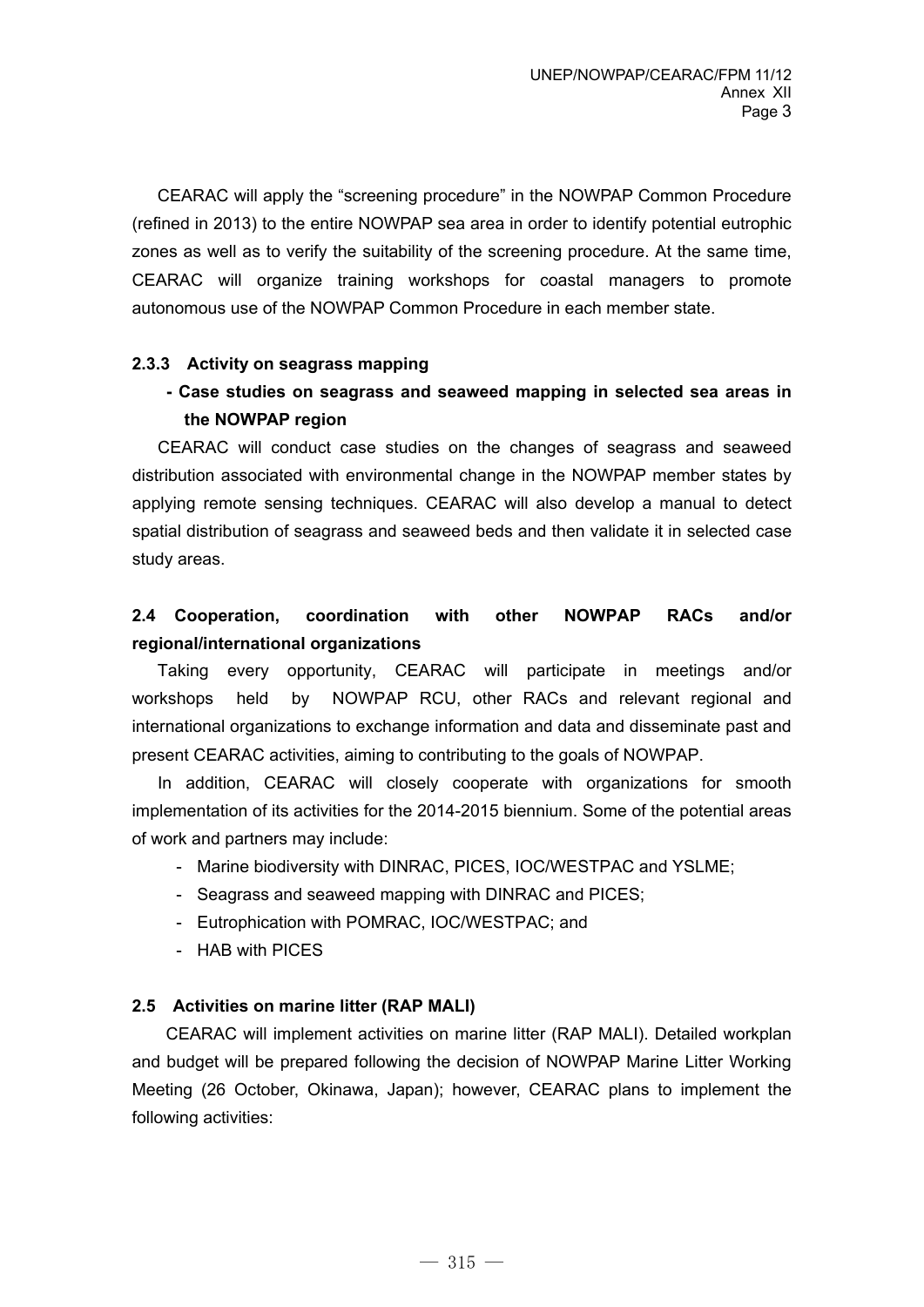# **2.5.1 Developing a report of case studies on basin-wide collaborative actions for prevention of marine litter input from land-based sources in Japan**

 CEARAC will focus on a few good practice cases of basin-wide collaborative actions in Japan, which aim to prevent marine litter input from land-based sources, and develop a summary report on the case studies for disseminating best practices and raise awareness of policy-makers and the public.

# **2.5.2 Collecting and summarizing national monitoring data from the member states**

CEARAC will continuously collect and harmonize/summarize monitoring data submitted from the member states to upload in DINRAC website.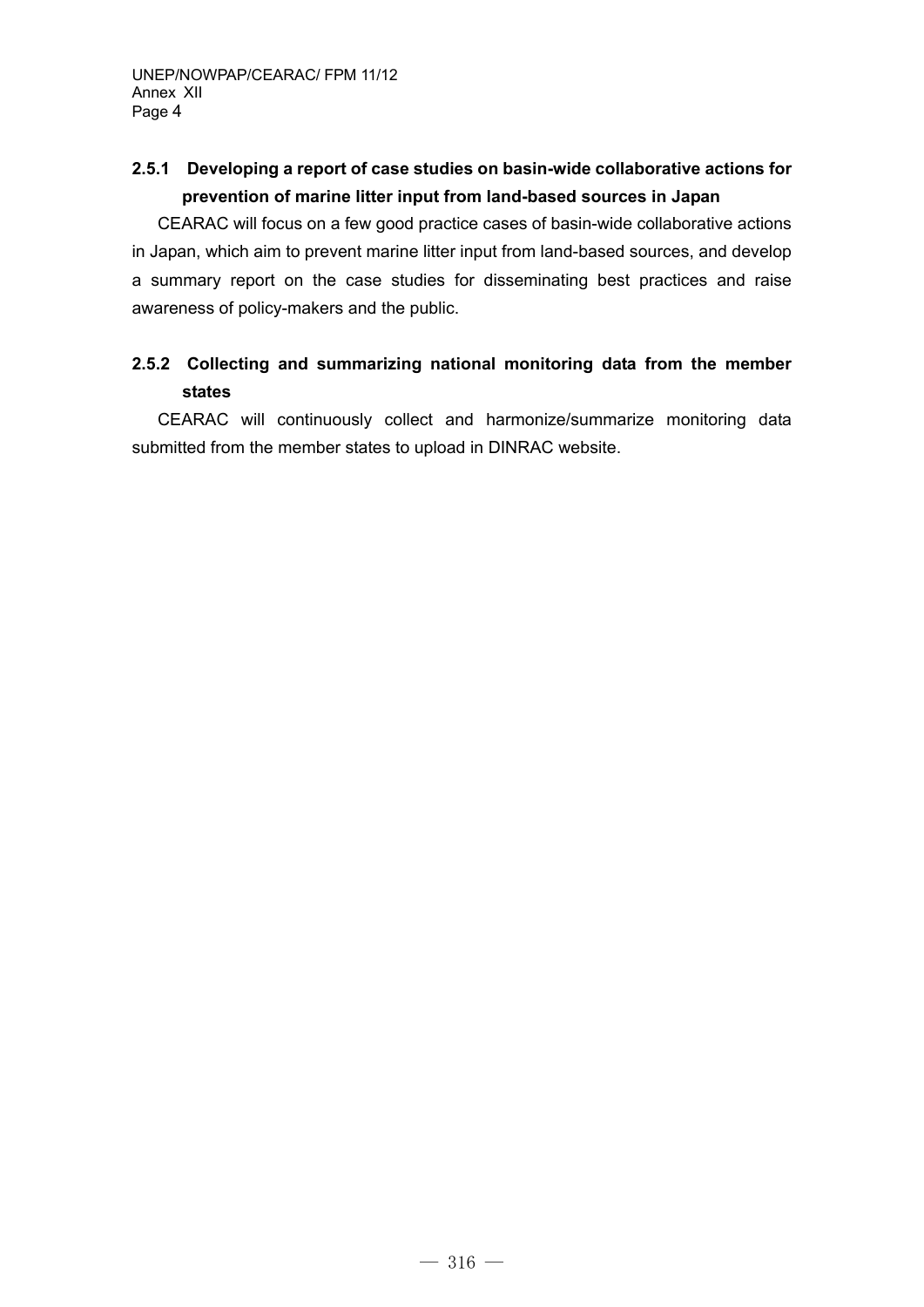## **3. Budget plans for the 2014-2015 biennium**

 Based on the three options suggested by NOWPAP RCU and taking into the outcomes of implemented activities in the past and current bienniums, CEARAC proposes three budget plans for implementing abovementioned activities: Budget Plan A (US \$ 120,000); Budget Plan B (US\$ 125,000); and Budget Plan C (US\$ 147,000).

### **3.1 Budget Plan A (**US\$ 120,000)

The proposed workplan and budget are shown in Table 1.

|                                                                                                                                                | Planned Budget (US\$)   |                               |                 |                                                                                    |
|------------------------------------------------------------------------------------------------------------------------------------------------|-------------------------|-------------------------------|-----------------|------------------------------------------------------------------------------------|
| Activity                                                                                                                                       | 2014                    | 2015                          | Total           | <b>Note</b>                                                                        |
| <b>2 CEARAC FPMs and</b><br><b>1 Expert Meeting</b>                                                                                            | 27,000                  | 27,000                        | 54,000          | FPM12-spring 2014<br><b>FPM13-fall 2015</b><br>EM- summer 2015                     |
| <b>Maintenance of Websites</b>                                                                                                                 | 1,000                   | 1,000                         | 2,000           | Less than current<br>service level                                                 |
| <specific project=""><br/><b>Marine Biodiversity</b><br/>- Assessment in member states<br/>- Preparation of report<br/>- 1 workshop</specific> | 12,000<br>(3,000/ea)    | 2,000<br>10,000               | 24,000          |                                                                                    |
| <b>Eutrophication assessment</b><br>- Assessment in member states<br>- 1 training workshop                                                     | 12,000<br>(3,000/ea)    | 4,000                         | 16,000          | Only one training<br>workshop held for<br>capacity building of<br>coastal managers |
| Seagrass/seaweed mapping<br>- Developing a manual<br>- Purchasing satellite images<br>- Case studies<br><b>Cooperation and coordination</b>    | 4,000<br>4,000<br>2,000 | 12,000<br>(3,000/ea)<br>2,000 | 20,000<br>4,000 |                                                                                    |
| <b>TOTAL</b>                                                                                                                                   | 62,000                  | 58,000                        | 120,000         |                                                                                    |

#### **Table 1 Workplan and Budget of CEARAC for the 2014-2015 biennium**

Note: Budget for marine litter activity (RAP MALI) is separated from the budget allocated to each RAC.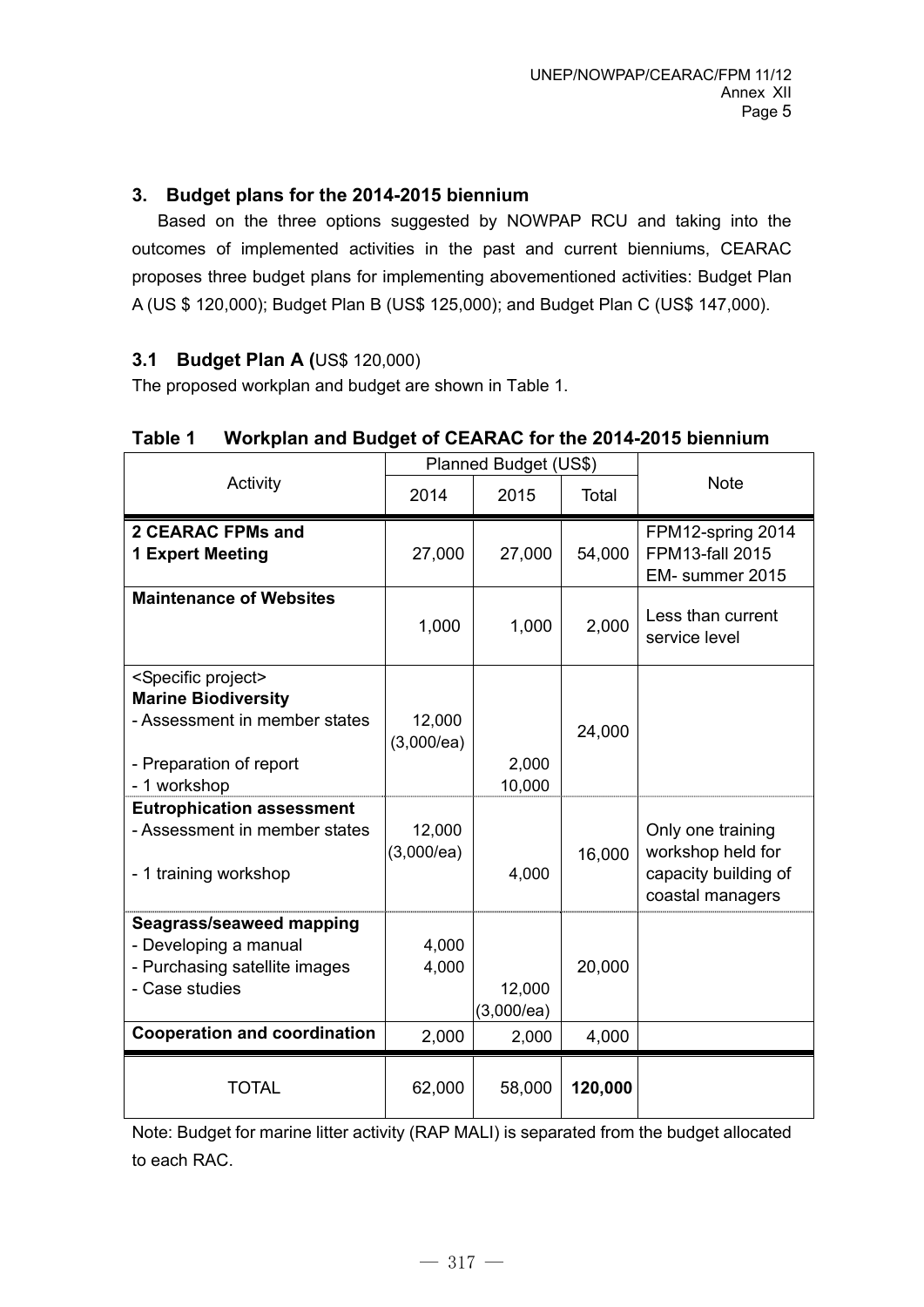# **3.2 Budget Plan B (**US\$ 125,000)

The proposed workplan and budget are shown in Table 2.

# **Table 2 Workplan and Budget of CEARAC for the 2014-2015 biennium**

|                                                                                                                                             | Planned Budget (US\$)   |                               |                 |                                                                |
|---------------------------------------------------------------------------------------------------------------------------------------------|-------------------------|-------------------------------|-----------------|----------------------------------------------------------------|
| Activity                                                                                                                                    | 2014                    | 2015                          | Total           | <b>Note</b>                                                    |
| <b>2 CEARAC FPMs and</b><br><b>1 Expert Meeting</b>                                                                                         | 27,000                  | 27,000                        | 54,000          | FPM12-spring 2014<br><b>FPM13-fall 2015</b><br>EM- summer 2015 |
| <b>Maintenance of Websites</b>                                                                                                              | 1,500                   | 1,500                         | 3,000           | <b>Current service level</b><br>maintained                     |
| <specific project=""><br/><b>Marine Biodiversity</b><br/>- Assessment in member states<br/>- Preparing a report<br/>- 1 workshop</specific> | 12,000<br>(3,000/ea)    | 2,000<br>10,000               | 24,000          |                                                                |
| <b>Eutrophication assessment</b><br>- Assessment in member states<br>- 2 training workshops                                                 | 12,000<br>(3,000/ea)    | 8,000<br>(4,000/ea)           | 20,000          |                                                                |
| Seagrass/seaweed mapping<br>- Developing a manual<br>- Purchasing satellite images<br>- Case studies<br><b>Cooperation and coordination</b> | 4,000<br>4,000<br>2,000 | 12,000<br>(3,000/ea)<br>2,000 | 20,000<br>4,000 |                                                                |
| <b>TOTAL</b>                                                                                                                                | 62,500                  | 62,500                        | 125,000         |                                                                |

Note: Budget for marine litter activity (RAP MALI) is separated from the budget allocated to each RAC.